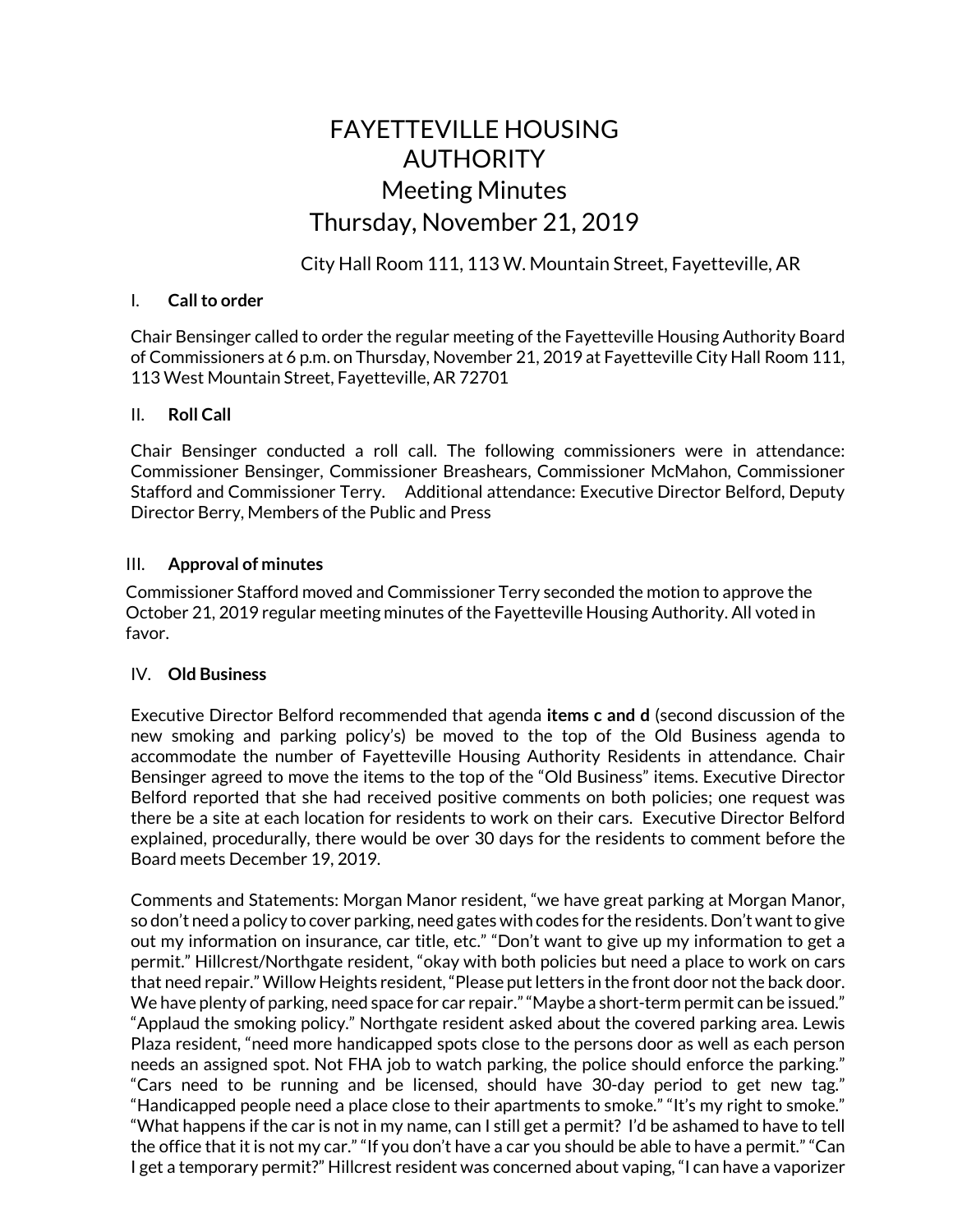with oils, but I can't vape?" "Can I burn candles, incense, sage, I use it for religious reasons." "Thank you for listening to our opinions."

**\*Action Item**-Bring the HUD smoking regulation to the December 19, 2019 regular Board Meeting.

Commissioner Terry likes having designated spots for each person as well as having a space for them to repair vehicles. She liked the idea of a repair hangtag. Northgate resident, "I want to park my motorcycle under the carport but there is a sign the reads 'Restaurant Parking Only,' what can be done about this?" "Why can't the restaurant workers park at North and College and walk to work, they are young, that is where they should have to park." Commissioner Terry indicated she would like to see a designated smoking area at Lewis Plaza. A Northgate resident indicated that she doesn't feel safe in the parking lot because there is a guy who drives through and looks at them. Chair Bensinger suggested calling the policewhen they don't feel safe. Commissioner Terry indicated the person should "write down the license plate and call the police. Start the paper trail." Need signs at properties stating, 'Residents Only Parking.'

**a. Organizational Audit Review**– Chair Bensinger, "the organizational audit, I must say under the leadership of Chair Terry and Executive Director Belford, reflects that we have done a lot." Chair Bensinger spoke about the importance of transparency, communication and reflecting on the goals the Board set with their community partners: to prioritize to make things better for the residents. Additionally, we not only must support the residents but also the community. Chair Bensinger had asked Executive Director Belford to reflect and give highlights of the Organization Audit and what progress had been made on the items outlined in the review. \***See Organizational Audit Slides (goals are on the left side of the slide; status is on the right).**

[https://accessfayetteville.granicus.com/MediaPlayer.php?view\\_id=14&clip\\_id=6776](https://accessfayetteville.granicus.com/MediaPlayer.php?view_id=14&clip_id=6776) (Time Stamp 44:12)

During the presentation, a resident commented that they thought the maintenance team needed better training if they were going to report on the condition of the unit for habitability. Executive Director Belford indicated that better training would occur and apologized for the way it was executed. Chair Bensinger discussed that at the agenda session, it was decided that every November, there would be a review of the state of FHA, reflecting on the previous years' goals and accomplishments. **\*Action item-**a motion was made by Commissioner Stafford, and seconded by Commissioner Terry for the Executive Director, on behalf of the Board, to invite the Director of CDBG (Community Develop Block Grants) to the January 2020 board meeting. The motion passes, all commissioners voting in favor of the motion.

## **b. Willow Heights legal discussion update**

Executive Director Belford informed the Board that you can't use HUD funds for legal action without first receiving approval from HUD for such actions. Additionally, the HUD attorney from Dallas doesn't believe there is a need to go to court. HUD can explain to the buyer why the sale won't occur. FHA's attorney will be sending the complaint he had composed to the HUD attorney for review, this information will be used by HUD to explain to the buyer, and buyer's attorney, that HUD will not allow the sale to go through. There is not an estimated timeline for the above to happen.

a.2<sup>nd</sup> discussion of parkingpolicy- See above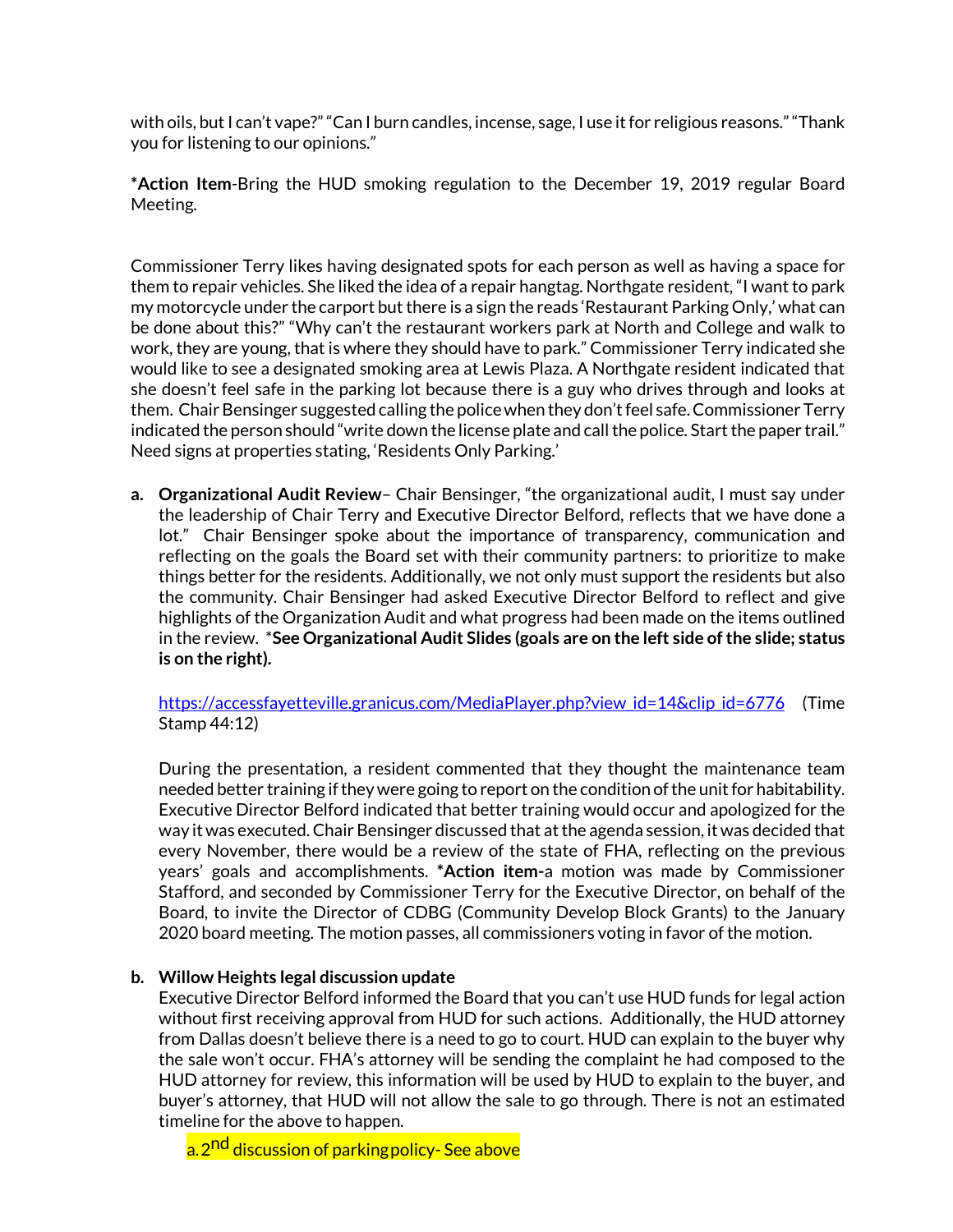# b.2<sup>nd</sup> discussion of smoking policy amendment- See above

**c. Resolution #1196** – Purchasing Card Policy – Executive Director Belford noted this had been tabled in August (the original resolution, #1178 and #1178, had been inadvertently used for another resolution inSeptember). The purchasing card policy is a requirement ofthe bank to use purchasing cards. Executive Director Belford explained the cards were set up by purchasing account and it is part of the internal controls. Commissioner Breashears had different questions about the policy. Commissioner Terry asked if Commissioner Breashears would feel more comfortable if the policy was reviewed by FHA's auditor. Chair Bensinger added clarity in that the approval is of the actual policy governing the current cards use, not if we are changing cards or who they should be issued to. **\*Action item** at an agenda session discuss credit card**.** No Public Comment. Commissioner McMahon moved to approve, Commissioner Stafford  $2^{nd}$  the motion. Roll Call, all voted in favor of the resolution.

#### **V. NEW BUSINESS**

a. **Discussion of Resident Commissioners eligibility and continued service** – Chair Bensinger gave history of how it came to light, from a previous employee, that HUD has specific rules on the resident commissioner and the qualifications of residency. The Chair continued to explain there must be direct assistance from the Housing Authority to qualify to be the resident commissioner. Since Morgan Manor is a project-based rental assistance, it does not qualify as direct assistance. Chair Bensinger explained the options: the board can allow him to stay until the end of his term, or as a board they can remove him and replace Commissioner Breashears with someone who lives at Willow Heights, Lewis Plaza, Hillcrest Towers or is on Section 8. The Chair gave the option to Commissioner Breashears could excuse himself if he would like, as it might be an uncomfortable situation; he chose not to leave. Commissioner Stafford read the HUD rule 964.415 defining the eligibility for a resident commissioner and what the remedies are if they no longer meet the requirements. Chair Bensinger then opened for discussion among the Board. Commissioner Terry indicated she had reached out to State Senator Leding about increasing the number of commissioners. The Senator sent a letter to the Attorney General of Arkansas; the AG opinion was the number was set by the legislators, and if it was to be changed it would have to go through the legislators and it would effect all commissions, not just Fayetteville. Commissioner Stafford indicated there can be more than one resident commissioner on the board, but only one seat is therefore indicated. Chair Bensinger indicated in her review of the rule, they could not find intent for regulation. Executive Director Belford explained, in a normal conversion we would have partnered with a private company, the Housing Authority would be a minority partner and wouldn't have control over the property. Commissioner Breashears indicated, if a private company owned the property, they would have control. Since FHA owns the property would they not be offering direct assistance? The Chair read the definition of direct assistance. Commissioner Breashears indicated he would like a legal opinion, or for HUD to review the qualifications. Executive Director Belford explained it is not a Hud rule as much as it was written into the law. Commissioner Terry stated, if we had known the rules or if Commissioner Breashears had known the rules, he may have stayed living within public housing. Furthermore, she would feel comfortable going with the option to grandfather Commissioner Breashears on the Board. Commissioner Breashears then stated the Board had been given inaccurate information that was incomplete. He went on to state "I wonder why this was not run by HUD or a lawyer before I was subjected to this question." Commissioner Terry stated that when they became aware, they needed to follow up with what they had learned. Commissioner Breashears asked why no one followed up with the first phrase of the rule, "except as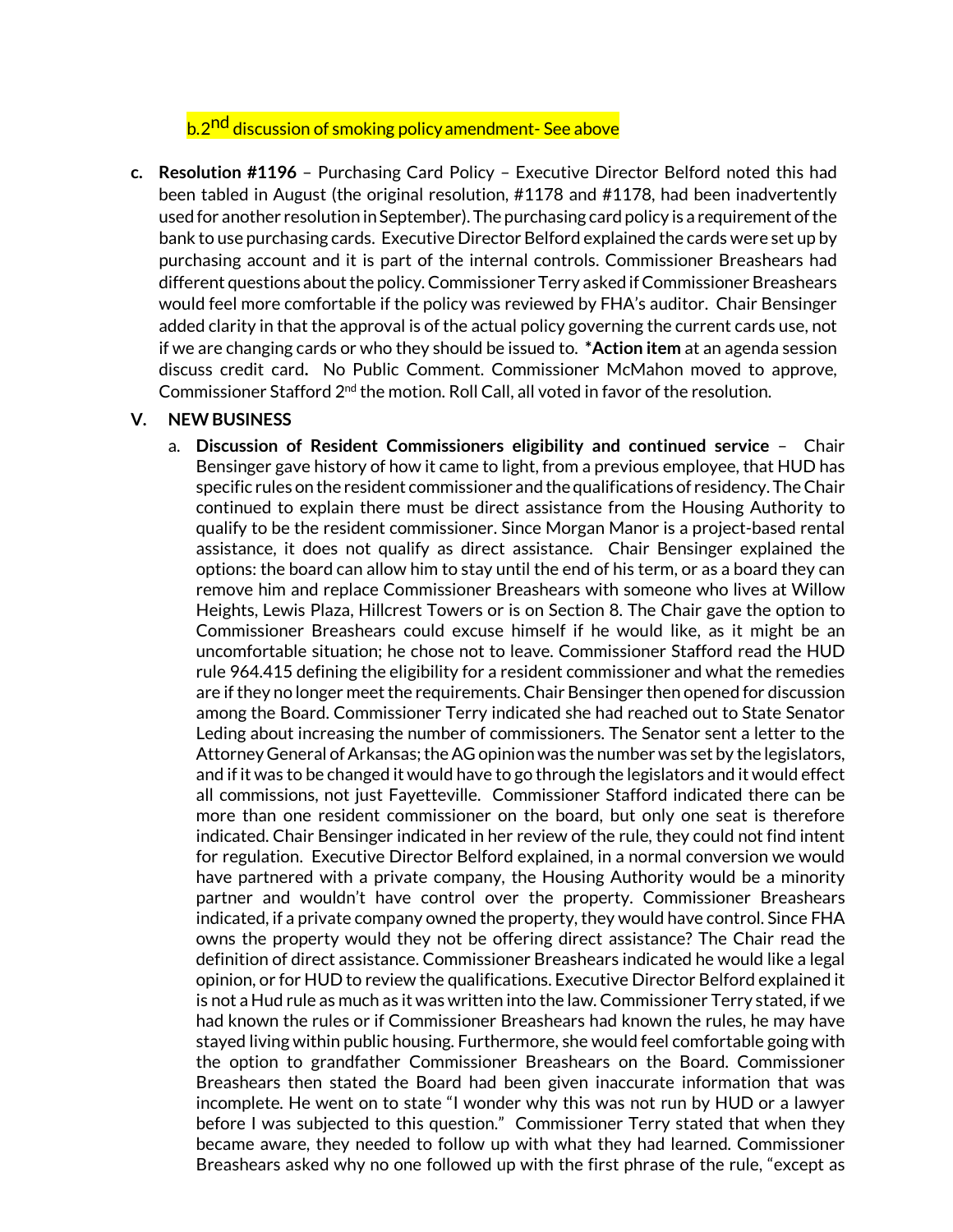provided in 964.405b and 964.425," this will tell you that it does not apply to this FHA Board. He asked how many units we had as it does not apply if you have less than 300 units. Commissioner Breashears "Why didn't someone go through before to read this before subjecting a member of the board to removal?" Board Chair Bensinger explained no one was being subjected to anything and the members of Board were being supportive. The discussion is about what the law says regarding eligibility.

Commissioner Terry indicated if there were information a member had knowledge of, it is helpful to bring it forward in a respectable manner. She indicated a link could have been sent to all Board members without asking for a reply. Commissioner Stafford indicates the previous Board believed they could not bring on a member from Morgan Manor. Commissioner Terry moved to seek clarification on the qualification, and to table this discussion until the next Board Meeting. Commissioner Breashears seconded the motion. Passed, all voted in favor.

- b. **Resolution #1197** Resolution to approve Johnson Mechanical installation of fan coil units at Hillcrest Towers; as the cost is over \$25,000 and must be brought to the Board. Commissioner Terry moved to approve, Commissioner Breashears seconded the motion, all voted in favor.
- c. **Budget revision (Public Housing)**  Executive Director Belford explained,"each year we have to do a budget revision before the books are closed by the accountants. There will be a budget revision next year as well. Commissioner Terry moved and motion to second by Commissioner Breashears, all voted in favor.
- d. **West Avenue project update** Executive DirectorBelford presented the letter from the City of Fayetteville. Commissioners had question about the addition of the Meadow Street sidewalk. Commissioner Stafford, "based on experience with property sales we need to get an appraisal for the property." Commissioner Stafford also believed there was a need to get the appraisal and estimate of cost. Commissioner Stafford moved to have this accomplished, Commissioner Bensinger seconded the motion. All Commissioners voted in favor of the motion. **\*Action item** – Executive Director Belford to write the City of Fayetteville a letter with the following concerns: power lines to be buried, what is the timeline, what are the details of the retaining wall and when and why was the Meadow sidewalk added. Executive Director Belford informed the board the city has decided the retaining wall is not cost neutral and we would need to pay for a portion to accommodate. Commissioners also discussed the Art's Corridor in general.
- e. **Funding Proposal Review** Executive Director Belford discussed the density strategic initiatives. Currently there are 246 public housing units (this does not include the 24 units at North Gate Studios), proposing adding 268 units for a total of 514 units (current acres owned by FHA 22.6). Estimate cost for the proposed development and renovation of current properties is \$48.5 million dollars. The new units would be part of the nonprofit, not Public Housing. Additionally, the Executive Director does not believe we should be the only ones investing in housing in the Cultural Arts Corridor (CAC), therefore she is proposing 52 residential/commercial spaces be built at an estimated construction cost of \$8.4 million dollars. HUD believes an individual unit should cost no more than \$150,000. The Board discussed some of the funding options; some of it payed for with philanthropic, some based on the current capital cost to borrow. There may be the possibility of low interest loans from groups. FHA can issue bonds, if they decide to use that funding method. Commissioner Terry discussed some of the "call to actions" from the "Our Housing Future-The Housing Report." There was also a discussion of the synergies between the FHA and the University of Arkansas School of Architecture. The Executive Director will look at ways to increase the housing stock.
- f. **Review of the financial dashboard** Executive Director showed the proposed financial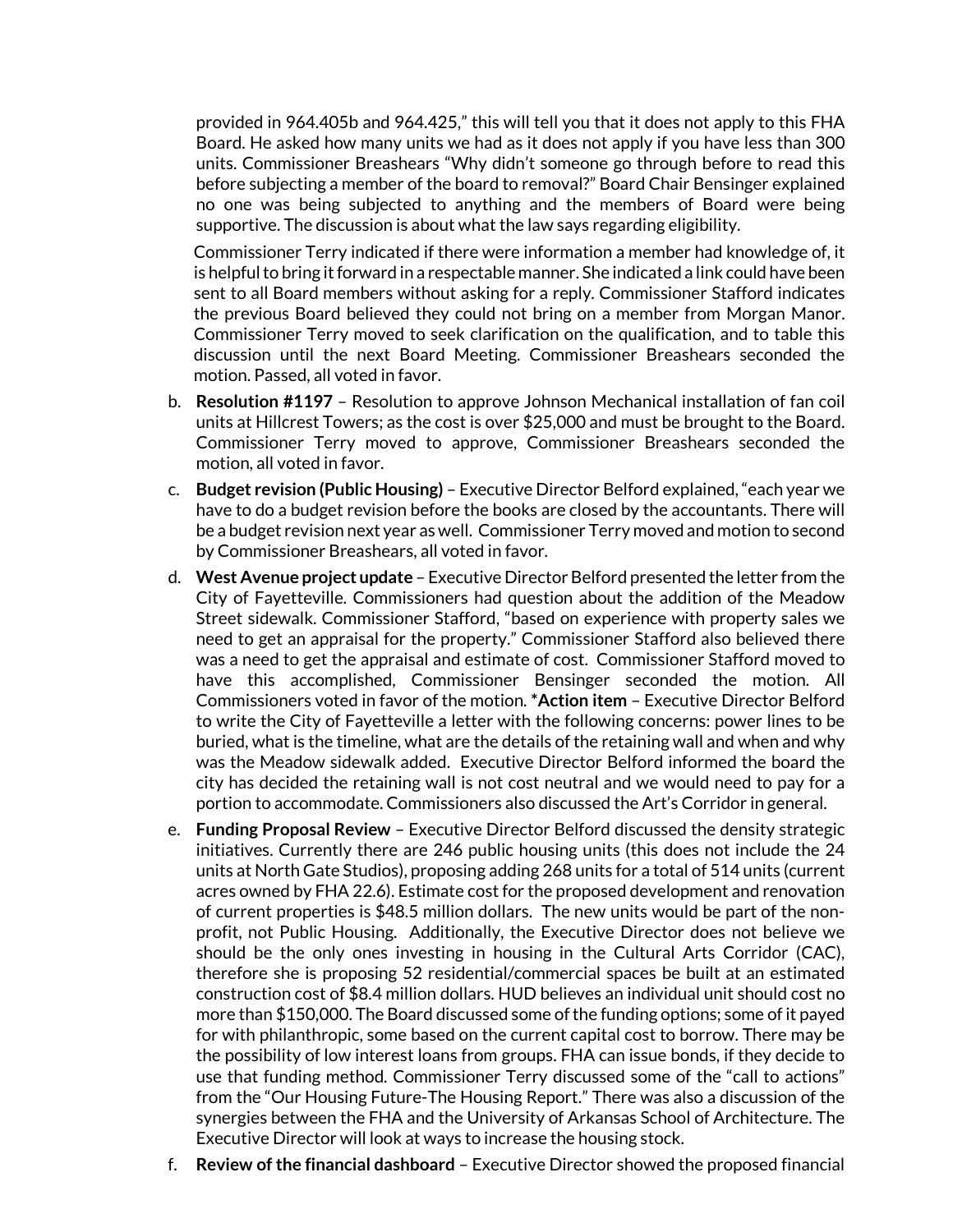dashboard. Commissioner Breashears likes the look. Commissioner Breashears if a draft could be prepared before the books were closed. Commissioner Stafford likes the snapshot of where we are month to month.

- g. **Interview commissioners for vacancy 12/27/2019**  Commissioner Terry was the only applicant for the open position (the position was advertised in the city, paper, online, etc.) Commissioner Terry spoke about her interest in the commissioner's position. Each Commissioner had a chance to ask her a question. Commissioner Breashears moved, Commissioner Stafford seconded, recommending Commissioner Terry to the position that will come open 12/27/2019. All voted in favor of sending her name to the City of Fayetteville.
- h. **First discussion of reserves for each program** –Commissioner Breashears discussed the need for the Board to decide how many months of reserve we should keep for each program. After discussing, Commissioners Terry and Breashears, will meet with Executive Director Belford to discuss what those amounts should be, per program.
- i. **Consent agenda** Commissioner Breashears moved to approve the consent agenda, Commissioner Terry seconded, all voted in the affirmative.
- A. **Resolution #1198** Voided Checks Morgan Manor
- B. **Resolution #1199** Approval of SEMAPSubmission

# **VI. Staff Reports**

- A. Executive Director, Angela Belford (see report, page 6)
	- a. Supportive Housing Services Report (see report, page 7)
- B. Deputy Director, John Berry (see report, page 8)
	- a. Public Housing Report(see report, page 9)
	- b. Voucher Program Report see report, page 10)

# PUBLIC COMMENT

Board go to a conference as a group New Urbanism June 10-13 in Saint Paul.

## ADJOURNMENT Meeting adjourned

*Mission Statement: The Fayetteville Housing Authority provides safe, quality, affordable housing as a basic human right to build community resilience, improve intergenerational public health outcomes, and increase equitable opportunities.*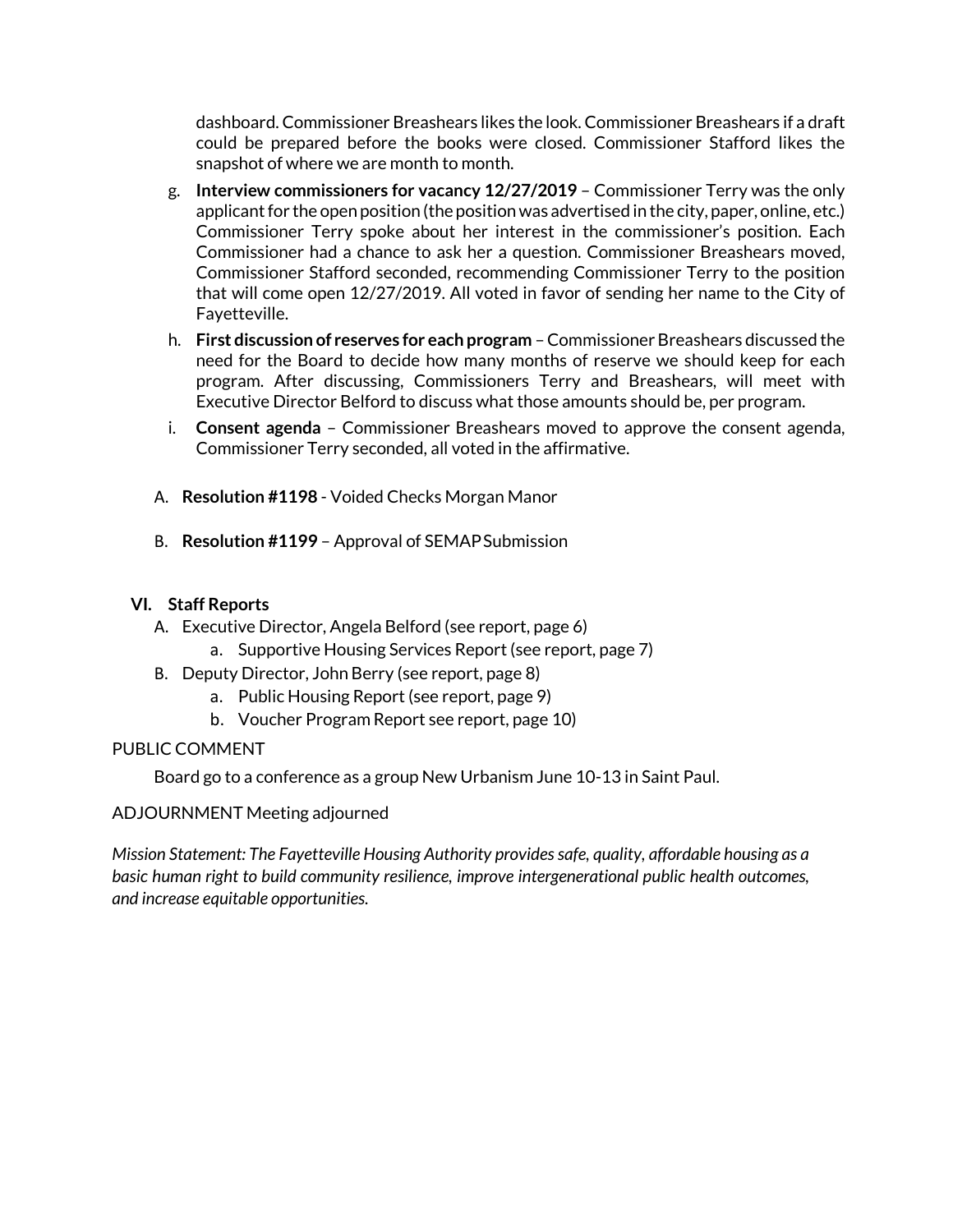Angela's Report – This Page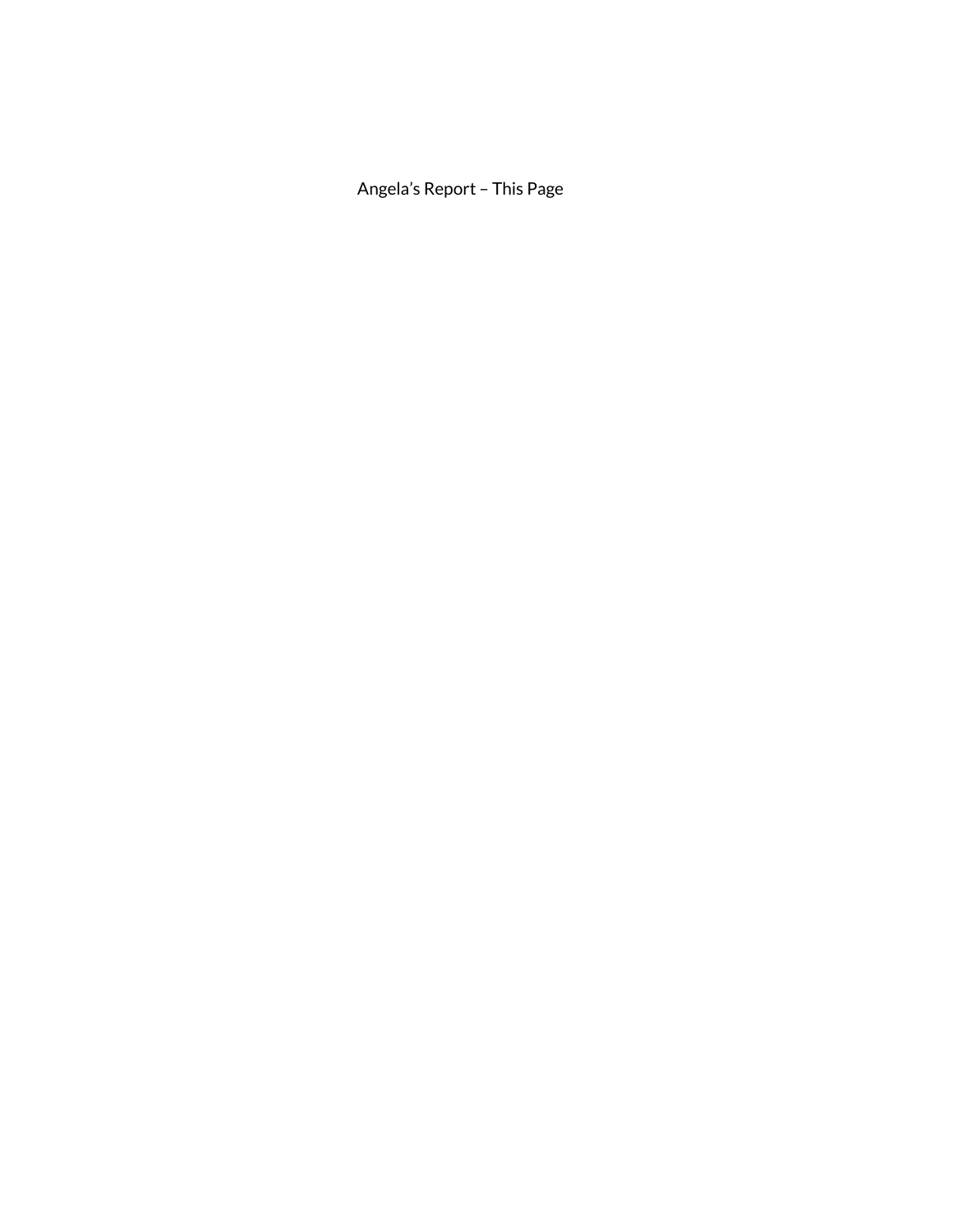# Justin Lee, LMSW Social Worker Data at Three Weeks

# **Number of Resident Encounters:** 84

# **Encounters of Note:**

Delivered food and resource list to a section 8 resident Coordinated with agencies to remove and replace resident's hospital bed Ongoing conflict resolution with three Morgan Manor residents Ongoing assistance with residents suffering from severe and persistent mental illnesses Conflict resolution between roommates Assisted with SNAP application Assisted with obtaining new motorize wheelchair Assisted with obtaining affordable phone service Meeting/building rapport with any and all residents

# **Community Organizing:**

Walgreen's Flu Clinic Lighting of the Lights of the Ozarks (Nov 22<sup>nd</sup>) Hillcrest Towers Book Club  $($ Nov 21s<sup>t</sup> $)$ Created GivePulse page with volunteer requests for events Compiled and distributed Veteran's Day "free meals" master list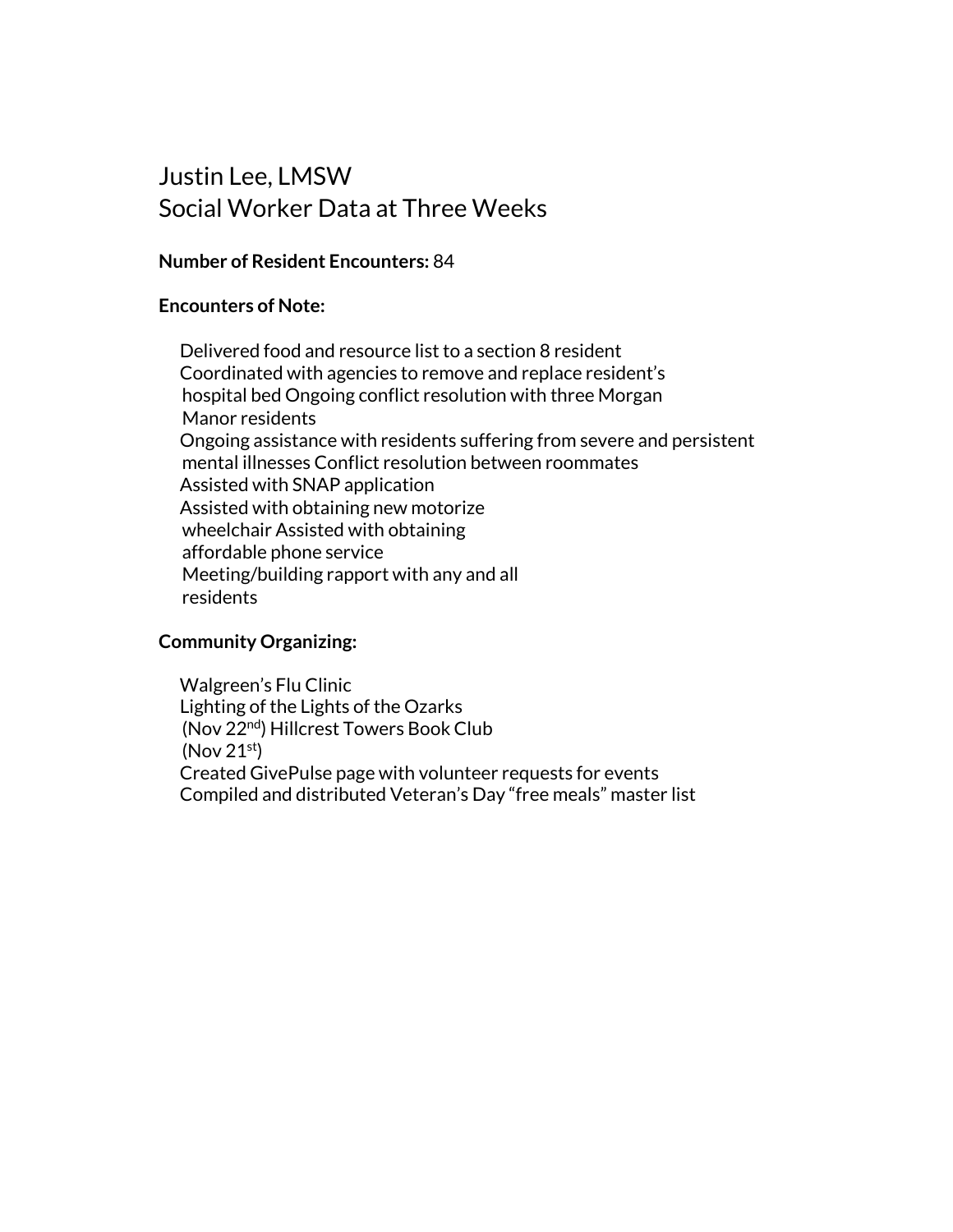- 1. People
	- a. Anniversaries:
		- i. Cassie Snider 11/19/19, 1-year, HCVTeam
		- ii. Jennifer Cotton 11/26/19, 1-year, Executive Assistant
	- b. Open Enrollment 95% have completed the forms for the upcoming year (deadline is 12/12/19).
	- c. Participated in the Municipal Health Benefit Program and Municipal League Workers' Compensation Seminar in Little Rock, AR 11/13/19. The cost for Health and Dental plans are staying stable for January, 2020 new year. The plan will try to move the participation date to 60 days or less (currently, depending on hire date, a person may wait 89 days).
	- d. Team went through a De-escalation training, Executive Director Belford included some of our community partners.
- 2. Inventory to be competed 11/15/19 Completed and submitted to Lindsey
	- a. Reviewing options for inventory tags and tracking system
		- i. Reviewing options to integrate into Lindsey, modules are available but want to make sure we stay with Lindsey before purchasing them.
		- ii. Reviewed inventory options, using Lindsey, with Joy Hunnicutt to increase efficiency in billing and setting par-levels of commonly used items.
- 3. AmeriCorps
	- a. FHA hosted 11/6/19 inclement weather day. Projects included painting, cleaning stairways and balconies.
	- b. Met with the NCCC AmeriCorps Garden Managers Planning Team to discuss interest in next year program.
	- c. End of this year program will be 12/12/19. There may be an opportunity to meet with the participants on the evening of 12/12/19. I will let the Board know.
- 4. Community Engagement
	- a. Attended the Global Changemakers Workshop how can what is learned in other countries be applied to the same problems in the U.S.
	- b. Toured Adohi Hall with Commissioners Bensinger and McMahon, as well as Joy Hunnicutt, to learn about the use of cross-laminated timber in new construction. Additional take-away on how to use greenspace to enhance the living experience.
	- c. Angela and I met with Dean MacKeith and Professor Folan, of the School of Architecture, on how our groups may be able to collaborate on projects.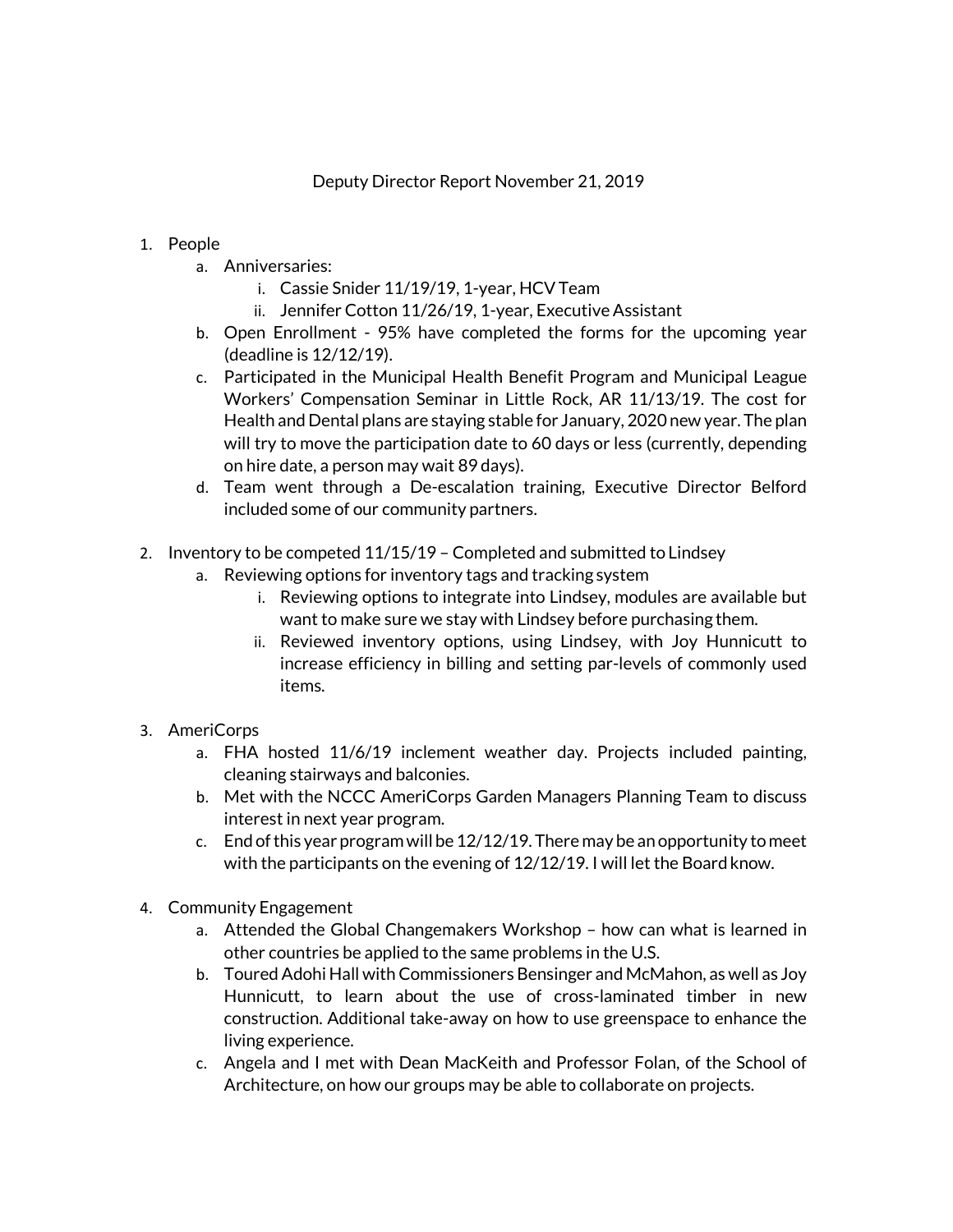

## **Property Manager Report for 11/21/2019**

- 1) Current Vacancies for November 30, 2019
	- a. Morgan Manor: 0
	- b. Public Housing
		- i. Lewis Plaza: 0
		- ii. Willow Heights: 1
		- iii. Hillcrest Towers: under renovation. All vacancies will be filled that are not being used for relocation.

#### 2) Work Orders

| a. | October PH                   |                                          |
|----|------------------------------|------------------------------------------|
|    | i. Received: 126             | Average Completion Time: 52.5 hrs,       |
|    | ii. Emergency WO's: 18       | Average Completion Time: 24.4 hrs.       |
| b. | November PH (as of 11/14/19) |                                          |
|    | i. Received: 78              | Average Completion Time: 16.2 hrs.       |
|    | ii. Emergency WO's: 6        | Average Completion Time: 8.9 hrs.        |
| C. | October MM                   |                                          |
|    | i. Received: 24              | Average Completion Time: 61.4 hrs.       |
|    | ii. Emergency WO's: 3        | Average Completion Time: 11.4 hrs.       |
| d. | November MM (as of 11/14/19) |                                          |
|    | i. Received: 11              | Average Completion Time: 29.6 hrs.       |
|    | ii. Emergency WO's: 3        | <b>Average Completion Time: 9.9 hrs.</b> |
|    |                              |                                          |

- 3) Online Applications all waiting lists received in last 30 days: **87** (October 22-November 14, 2019)
- 4) Online rent payments in last 30 days: **57** Amount Collected in the last 30 days: **\$14,783.00** (October 22-November 14, 2019) Last month: \$ 13,950.00
- 5) Current waiting list numbers:
	- a. Public Housing: 937
	- b. Hillcrest Towers: 177
	- c. Morgan Manor: 462
- 6) Updates from Tara West on activities for CommunityCenter: November
	- a. Partnership with Vantage Point for monthly education and Bingo
	- b. Tie Dye event
	- c. Drum Circle and Rattle Making Class
	- d. Light up the Square event: Residents are going with Tara and Justin Lee to the lighting of the square.

#### December

a. Cookie decorating and crafts for the holidays